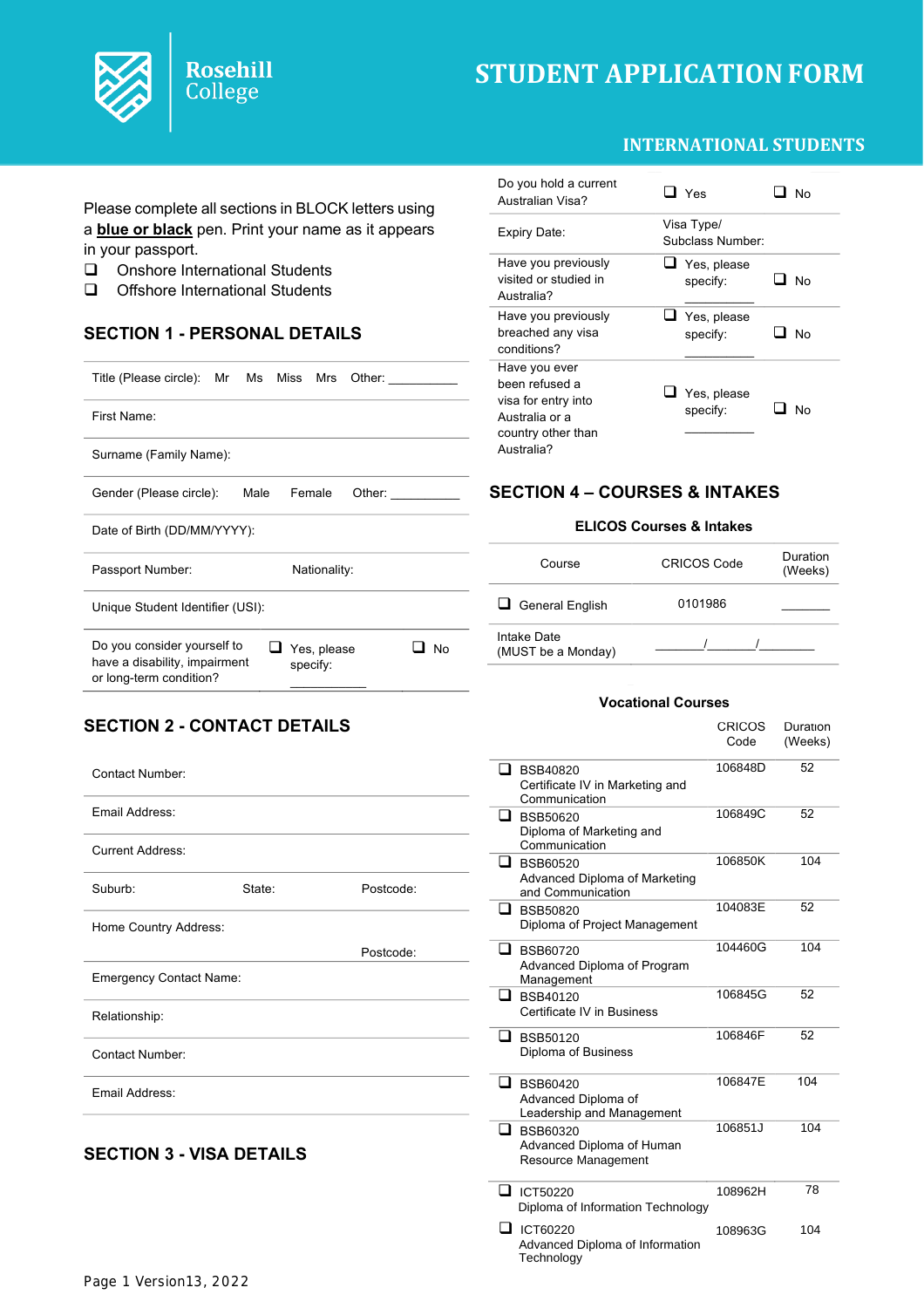| <b>Vocational Intakes</b> |           |  |                  |
|---------------------------|-----------|--|------------------|
|                           | 2022      |  | 2023             |
| n                         | January   |  | $\Box$ January   |
| ᄗ                         | February  |  | $\Box$ February  |
| ר                         | March     |  | $\Box$ March     |
| - 1                       | April     |  | $\Box$ April     |
| n                         | May       |  | $\Box$ May       |
| ⊓                         | June      |  | $\square$ .June  |
| ר                         | July      |  | $\Box$ July      |
| ×.                        | August    |  | $\Box$ August    |
| n l                       | September |  | $\Box$ September |
| п                         | October   |  | $\Box$ October   |
|                           | November  |  | $\Box$ November  |
|                           |           |  |                  |

**VET Timetable Preference:**

**2 Days Class (9am-4pm)**

**3 Nights Class (4:30pm-8:30pm)**

**\*\* Rosehill College reserves the right to change the timetable with 2 weeks notice.** \_\_\_\_\_\_\_\_\_\_\_\_\_\_\_\_\_\_\_\_\_\_\_\_\_\_\_\_\_\_\_\_\_\_\_\_\_\_\_\_\_\_\_\_\_\_\_\_\_\_

### **SECTION 5 – EDUCATION DETAILS**

What is your highest COMPLETED education level?

If you are currently enrolled with another provider, please specify:

Provider name:

Couse:

| Will you complete your study at    |                   |     |  |
|------------------------------------|-------------------|-----|--|
| current provider before commencing | $\Box$ Yes $\Box$ | No. |  |
| at Rosehill College?               |                   |     |  |
|                                    |                   |     |  |

#### Expected completion time:

Do you want to apply for (Recognition of prior Learning) RPL orCredit Transfer?

q Yes – *please complete the Application for Recognition of Prior Learning Form and attached the supporting documents.*

 $\Box$  No

#### **SECTION 6 – ENGLISH PROFICIENCY**

| Do you speak a<br>language other than<br>English at home?                                                  | Yes, please<br>specify: | N٥ |
|------------------------------------------------------------------------------------------------------------|-------------------------|----|
| Do you hold a certificate<br>of English proficiency?<br>(e.g. Academic IELTS,<br>TOEFL. Pearson, EAP)      | Yes, please<br>specify: | N٥ |
| Have you attended<br>secondary or tertiary<br>education with English<br>as the language of<br>instruction? | Yes, please<br>specify: | N٥ |

### **SECTION 7 – OVERSEAS STUDENT HEALTH COVER (OSHC)**

 $\Box$  Yes, please specify:

| Do you have Overseas  |                |
|-----------------------|----------------|
| Student Health Cover? | No, I require: |
|                       | $\Box$ Single  |
|                       | $\Box$ Family  |
|                       |                |

### **SECTION 8 – PAYMENT DETAILS**

| Do you wish to pay 100%<br>tuition fees up front?                            | $\Box$ Yes | <b>No</b> |
|------------------------------------------------------------------------------|------------|-----------|
| Bank name: Commonwealth Bank                                                 |            |           |
| Account name: Rosehill College                                               |            |           |
| BSB: 062 993                                                                 |            |           |
| Account number: 1017 9121                                                    |            |           |
| Swift Code: CTBAAU2S                                                         |            |           |
| Address: Shop R1.05, Market City 9 - 13 Hay St, Haymarket<br><b>NSW 2000</b> |            |           |

# **SECTION 9 – TERMS AND CONDITIONS PRIVACY NOTICE**

Under the *Data Provision Requirements 2012*, Rosehill College is required to collect personal information abou you an to disclose that personal information to the National Centre for Vocational Education Research Ltd (NCVER).

Your personal information (including the personal information contained on this enrolment form), may be used or disclosed by Rosehill College for statistical, administrative, regulatory and research purposes. Rosehill College may disclose your personal information for these purposes to:

- Commonwealt an Stat o Territor government departments and authorised agencies; and
- NCVER.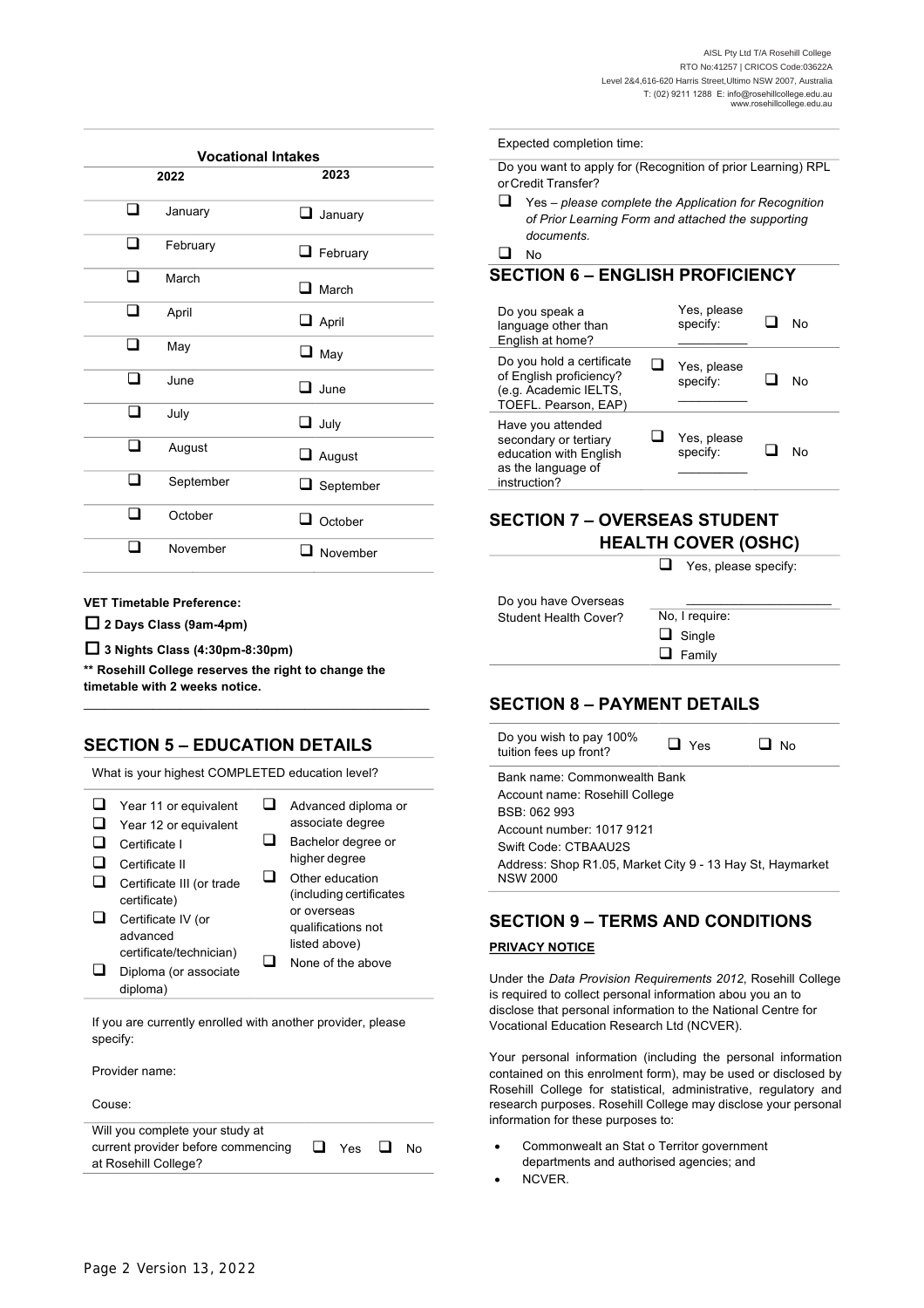Personal information that has been disclosed to NCVER may be used or disclosed by NCVER for the following purposes:

- populating authenticated VET transcripts;
- facilitating statistics and research relating to education, including surveys and data linkage;
- pre-populating RTO student enrolment forms;
- understanding how the VET market operates, for policy, workforce planning and consumer information; and
- administering VET, including program administration, regulation, monitoring and evaluation.

You may receive a student survey which may be administered by a government department or NCVER employee, agent or thirdparty contractor or other authorised agencies. Please note you may opt out of the survey at the time of being contacted.

NCVER will collect, hold, use and disclose your personal information in accordance with the *Privacy Act 1988* (Cth), the National VET Data Policy and all NCVER policies and protocols (including those published on NCVER's website at www.ncver. edu.au).

#### **ACADEMIC PROGRESS**

Students must maintain satisfactory academic progress at all times. Students are expected to attend classes regularly to maintain satisfactory course progress each term.

#### **CHANGE OF ADDRESS AND CONTACT DETAILS**

Upon arriving in Australia, you are required to advise us of your residential and email address, telephone number and of any subsequent changes to these contact details within 14 days. It is your responsibility to ensure that you always update your contact details at the Institute to ensure you receive important information about your courses, fees and any other important information.

#### **FEES**

A non−refundable Enrolment/Application fee of \$200.00 (exclusive of tuition fees, material fees and CoE issue fee) is required at the time of enrolment and this guarantees your place in the course. The enrolment deadline is 10 working days after the commencement of the course.

Students who fall behind in the payment of their fees or fail to pay their tuition fee on the due date, may be charged a late payment fee of \$120.00 per term or may be refused training and assessment services and any requests until such times as the fees are paid and up−to−date. Please note that students will be required to maintain academic course progress. Should fees remain overdue for more than one day after the due date, Rosehill College will inform the student of their intention to report them for non−payment of fees to DHA via PRISMS.

#### **REFUND POLICY**

The request for refund must be made in writing to Administration using the Refund Application Form.

- No refunds will be paid to a third party unless it is indicated at the time the Refund Application Form is lodged, that any refunds due are payable to a third party.
- Where a refund is approved, Rosehill College will make payment of refunds within 28 days of receipt of the Refund Application Form

| Enrolment fee \$200        | No refund                   |
|----------------------------|-----------------------------|
| <b>Tuition Fee</b>         |                             |
| Visa refused prior to      | Full refund less enrolment  |
| commencement date          | fee                         |
| Withdrawal more than 28    | Refund 70% tuition fee less |
| days prior to course       | enrolment fee               |
| commencement date          |                             |
|                            |                             |
| Withdrawal within 28 days  | Refund 50% tuition fee less |
| prior to commencement date | administration fee          |
| Withdrawal after the       | No refund                   |
| commencement date          |                             |
| Visa cancelled due to      | No refund                   |
| student's default          |                             |

In the case of default by Rosehill College, the provisions of the ESOS Act 2000 and the ESOS Regulations 2001 apply. For further information about the ESOS Act please see https://internationaleducation.gov.au/regulatoryinformation/pages/regulatoryinformation.aspx

#### **STUDENT CODE OF CONDUCT**

All people associated with Rosehill College have the same rights. Harassment, bullying and victimisation will not be tolerated at Rosehill College. Discrimination on any grounds is unacceptable. Students who feel that they are being sexually harassed or are the victims of any sort of racism should initially contact the Administration Manager. If the complaint is sufficiently serious, the Principal may establish a formal inquiry and/or refer to externalauthorities.

#### **COMPLAINTS AND APPEALS POLICY**

Students have access to a Complaints and Appeals Procedure if they feel they have been unjustly treated or have a serious complaint. Students who feel they have any type of complaint should first contact the Administration Manager. If necessary, the complaint will be referred to the Principal in order to resolve the situation. A student dissatisfied with an activity or a decision regarding their academic outcomes can voice their concerns to the staff member concerned and, if appropriate, appeal to the Principal.

If students are still dissatisfied with the outcome of the complaint / grievance / appeal, then students may lodge an external appeal or complain about the decision with the Overseas Students Ombudsman. The Overseas Students Ombudsman offers a free and independent service for overseas students who have a complaint or want to lodge an external appeal about a decision made by their private education or training provider. See the Overseas Students Ombudsman website http://www.

ombudsman.gov.au or phone 1300 362 072 for more information .

#### **STUDENT DECLARATION AND CONSENT**

I declare that the information I have provided to the best of my knowledge is true and correct.

I consent to the collection, use and disclosure of my personal information in accordance with the Privacy Notice above.

I understand that all personal information collected by Rosehill College is confidential and may be made available for the relevant Commonwealth and State agencies. This information includes personal and contact details, course enrolment details